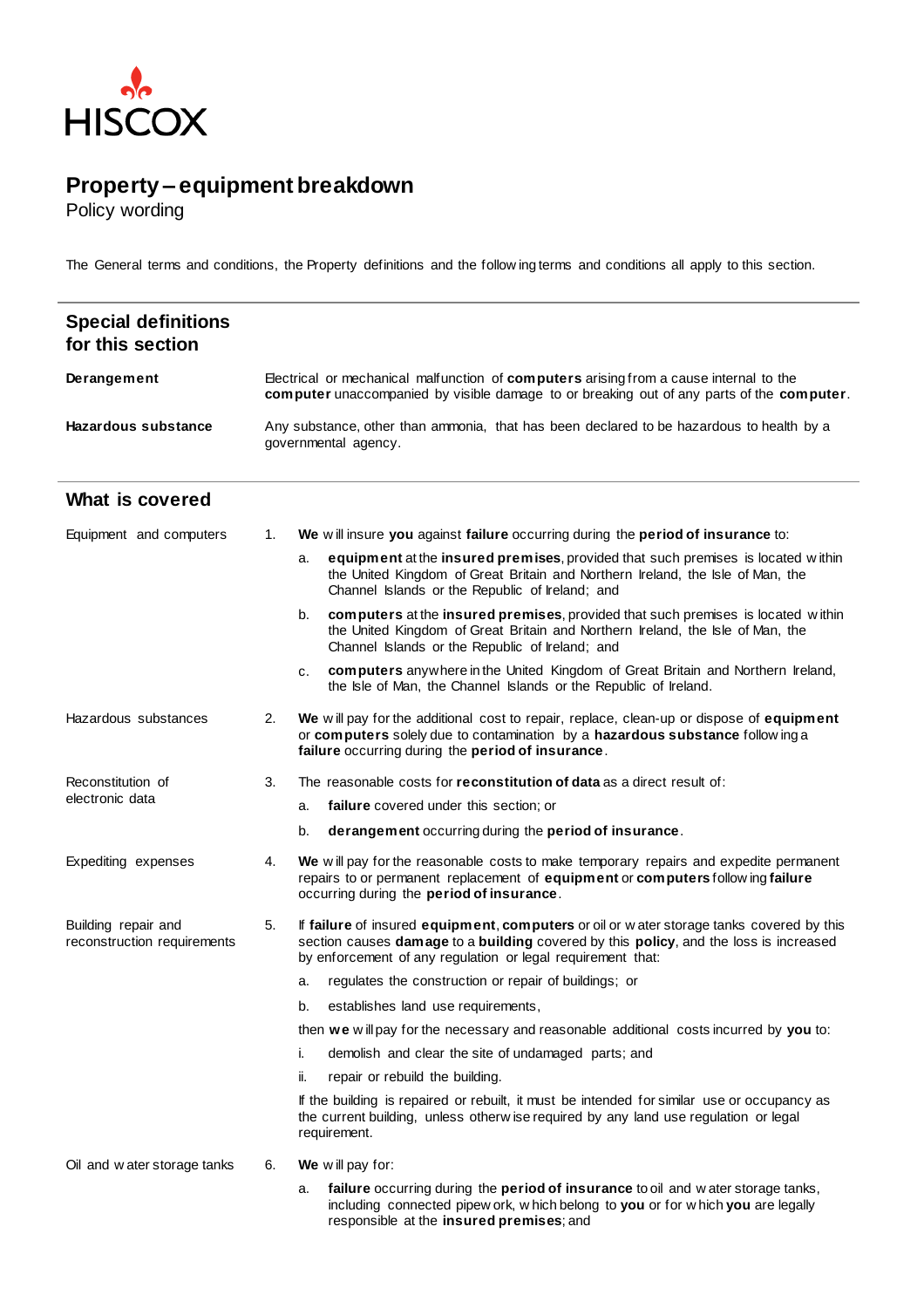

- b. the reasonable costs to:
	- i. replace the contents of oil storage tanks at the premises; and
	- ii. clean and decontaminate **property** at the premises,

follow ing **damage** to such tanks covered by this section, if the contents of the tank leak, discharge or overflow from the tank or are contaminated as a direct result of the **damage**.

## **What is not covered** We will not make any payment for:

- 1. **damage** to **equipment**, **computers** or oil or w ater storage tanks due to **failure** caused by w ear and tear, inherent defect, rot, fungus, mould, vermin or infestation, or any gradually operating cause;
- 2. **failure** caused by:
	- a. a hydrostatic, pneumatic or gas pressure test of any boiler or pressure vessel; or
	- b. an insulation breakdow n test of any type of electrical equipment.
- 3. the value to **you** of any lost or distorted data or information.
- 4. **damage** to:
	- a. any structure, foundation, masonry, brickw ork, cabinet or compartment w hich supports **equipment**, **computers** or oil or w ater storage tanks;
	- b. any insulating or refractory material;
	- c. sew er piping, underground vessels or piping, or piping forming a part of a sprinkler system;
	- d. w ater piping other than boiler feedw ater piping, boiler condensate return piping, hot w ater heating and supply piping or w ater piping forming a part of a refrigerating or air conditioning system;
	- e. sprinkler system tanks;
	- f. vehicles other than fork-lift trucks, aircraft, floating vessels or any equipment mounted on them;
	- g. dragline, excavation or construction equipment;
	- h. equipment manufactured by **you** for sale;
	- i. tools, dies, cutting edges, crushing surfaces, trailing cables, non-metallic linings, driving belts or bands or any part requiring periodic renew al;
	- j. any electronic equipment, other than **computers**, used for research, diagnostic, treatment, experimental or other medical or scientific purposes;
	- k. **production or process equipment**;
	- l. domestic laundry, kitchen, audio visual and home entertainment equipment w hile such equipment is used in private living quarters.
- 5. **damage** to any **equipment**, **computers** or oil or w ater storage tanks not insured under the other property sections of this **policy**.
- 6. loss or damage recoverable under any maintenance agreement, w arranty or guarantee, or w hich w ould be recoverable but for a breach of **your** obligations under such agreement, w arranty or guarantee.
- 7. any **damage,** loss, cost or expense directly or indirectly caused by, contributed to by, resulting from or in connection w ith any of the follow ing:
	- a. **terrorism**;
	- b. civil commotion in Northern Ireland.
	- c. **war**;
	- d. **confiscation**;
	- e. **nuclear risks**;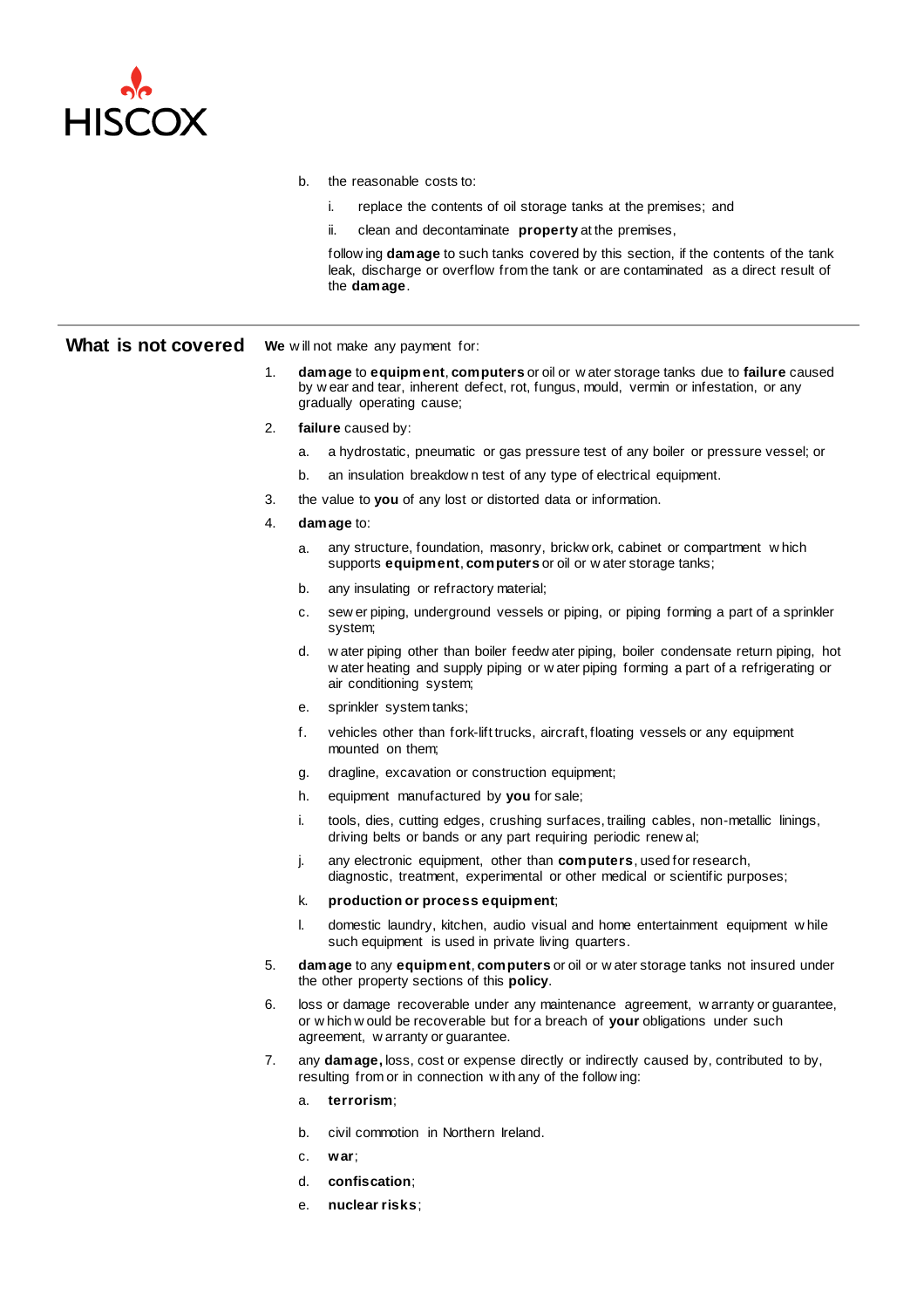

|                         | f.<br>communicable disease; or                                                                                                                                                                                                                                                |  |  |
|-------------------------|-------------------------------------------------------------------------------------------------------------------------------------------------------------------------------------------------------------------------------------------------------------------------------|--|--|
|                         | any fear or threat of 7.a. to 7.f. above;<br>g.                                                                                                                                                                                                                               |  |  |
|                         | h.<br>any action taken in controlling, preventing, suppressing, responding or in any way<br>relating to 7.a. to 7.g. above.                                                                                                                                                   |  |  |
|                         | If there is any dispute between you and us over the application of clause 7.a. and 7.b, it<br>will be for you to show that the exclusion does not apply.                                                                                                                      |  |  |
|                         | 8.<br>any <b>damage</b> , loss, cost or expense directly or indirectly caused by, contributed to by,<br>resulting from or in connection with any of the following:                                                                                                            |  |  |
|                         | cyber attack;<br>a.                                                                                                                                                                                                                                                           |  |  |
|                         | hacker:<br>b.                                                                                                                                                                                                                                                                 |  |  |
|                         | social engineering communication; or<br>с.                                                                                                                                                                                                                                    |  |  |
|                         | d.<br>a failure of electronic equipment to correctly recognise, process or store any date.                                                                                                                                                                                    |  |  |
|                         | 9.<br>the amount of any excess.                                                                                                                                                                                                                                               |  |  |
|                         |                                                                                                                                                                                                                                                                               |  |  |
| How much we<br>will pay | We will pay up to the amount insured stated in the schedule unless limited below or in<br>the schedule.                                                                                                                                                                       |  |  |
|                         | All losses which arise from the same original cause or event or a single source will be<br>regarded as one incident of loss.                                                                                                                                                  |  |  |
| Repair and replacement  | At our option we will repair, replace or pay for any lost or damaged items on the following basis:                                                                                                                                                                            |  |  |
|                         | 1.<br>for <b>equipment, computers</b> , oil or water storage tanks or other insured items owned by<br>you, the cost of repair or replacement as new.                                                                                                                          |  |  |
|                         | 2.<br>for equipment, computers, oil or water storage tanks or other insured items for which<br>you are legally responsible, the lesser of:                                                                                                                                    |  |  |
|                         | your liability in respect of the equipment or computers or items; or<br>a.                                                                                                                                                                                                    |  |  |
|                         | b.<br>the cost of repair or replacement.                                                                                                                                                                                                                                      |  |  |
| Debris removal          | We will pay the necessary and reasonable costs and expenses you incur to remove debris<br>of equipment, computers, oil or water storage tanks or other insured items from the insured<br>premises or the area immediately adjacent, following damage insured by this section. |  |  |
| Other interests         | Any payment we make will take into account the interest of any party having an insurable<br>interest in the property insured, provided you have advised us of the nature and extent<br>of the interest together with the name and address of that interested party.           |  |  |
| Your obligations        |                                                                                                                                                                                                                                                                               |  |  |
| If any damage occurs    | We will not make any payment under this section unless you:                                                                                                                                                                                                                   |  |  |
|                         | notify us promptly of any failure which might be covered; and<br>1.                                                                                                                                                                                                           |  |  |
|                         | 2.<br>arrange for urgent repairs to be done immediately. Before any other repair workbegins<br>we have the right to inspect the damaged property. We will tell you if we want to do this.                                                                                     |  |  |

Backing-up electronic data **You** must take all reasonable steps to make back-up copies of all data at least once a w eek and keep the copies aw ay from the **insured premises**. If **you** do not, **we** may reduce any payment **we** make by an amount equal to the detriment **we** have suffered as a result.

Precautions **You** must take reasonable steps to:

- 1. comply w ith any statute or order applicable to the insured **equipment**, **computers** or oil or w ater storage tanks; and
- 2. ensure that insured **equipment**, **computers** and oil or w ater storage tanks are properly maintained and used in accordance w ith the manufacturer's recommendations .

We will not make any payment under this section in respect of any incident occurring while **you** are not in compliance w ith these conditions, unless **you** can demonstrate that such